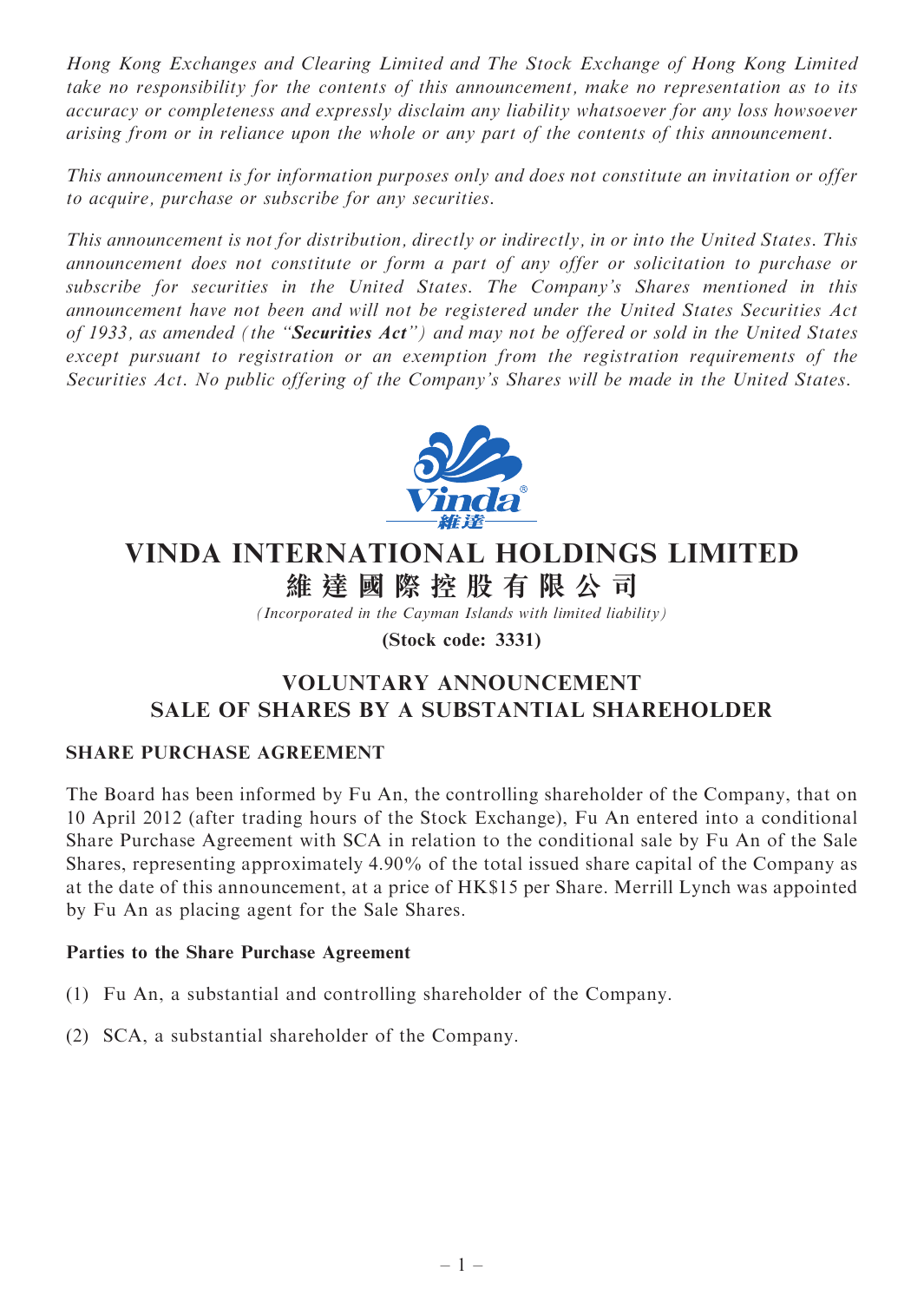#### Sale Shares

The Sale Shares represent approximately 4.90% of the existing issued share capital of the Company.

Fu An is a controlling shareholder of the Company and, together with its ultimate beneficial owners (including Mr. Li Chao Wang, the chairman and an executive director), holds approximately 31.68% of the entire issued share capital of the Company as at the date of this announcement, being the date of the Share Purchase Agreement. SCA is a substantial shareholder of the Company and indirectly holds approximately 17.71% of the entire issued share capital of the Company as at the date of this announcement.

Immediately after completion of the Share Purchase Agreement and assuming there is no further issue of new Shares by the Company, the aggregate shareholding of Fu An and its ultimate beneficial owners in the Company will be reduced from approximately 31.68% to approximately 26.78%, the shareholding of SCA will be increased from 17.71% to 22.61%, and Fu An will remain as the single largest shareholder of the Company.

#### Conditions and completion

Completion of the Share Purchase Agreement is conditional upon obtaining of bank consent in relation to a covenant in one of the Company's loan agreements. If the condition has not been satisfied and the Company fails to replace the term loan facility with alternative facilities by 5: 00 p.m. (Hong Kong time) on 31 August 2012 (or such other date as Fu An and SCA may agree in writing), the Share Purchase Agreement shall automatically terminate with immediate effect. The Share Purchase Agreement is expected to complete after the proposed top-up placing by the Company, particulars of which were announced by the Company separately today.

Completion of the Share Purchase Agreement is subject to the fulfillment of the condition precedent set out above, and accordingly the sale of the Sale Shares may not occur. Investors and potential investors in securities of the Company should therefore exercise caution when dealing in the securities of the Company.

#### GENERAL

SCA, together with its group of companies, is a global consumer goods and paper company which develops, produces and markets personal care products, tissue paper, packaging solutions, publication papers and solid-wood products in more than 70 countries. The Company believes that this proposed acquisition by SCA demonstrates SCA's continued confidence in the Company and represents a validation of the Company's corporate strategies. It is expected that the increased shareholding interest of SCA would further align the interests of the Company and its second largest shareholder, and would be conducive to further cooperation between the Company and SCA in areas including the Company's personal care business interests now being conducted via V-Care Holdings Limited, the Company's 41% held associate.